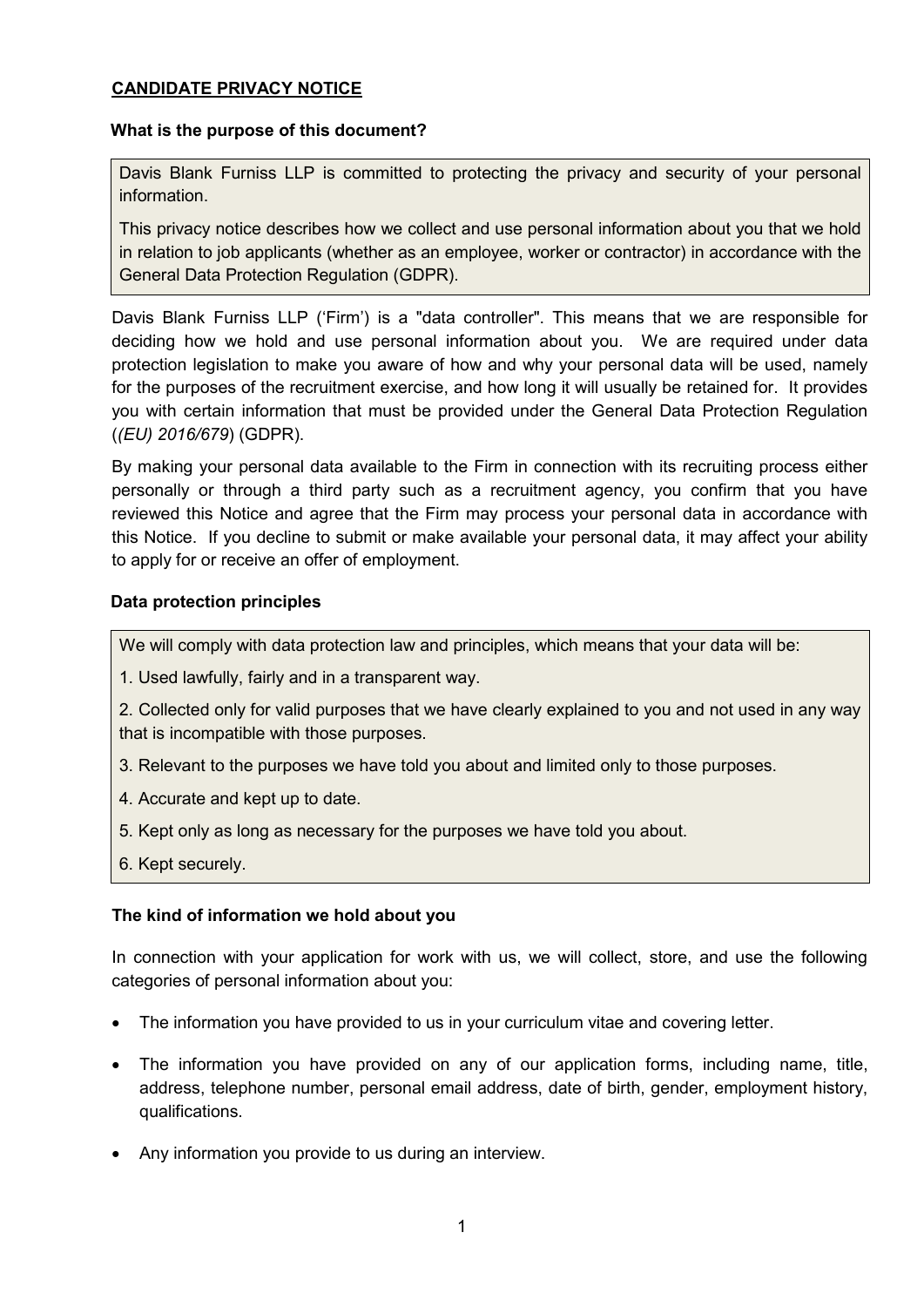We may also collect, store and use the following "special categories" of more sensitive personal information:

- Information about your race or ethnicity, religious beliefs, sexual orientation and political opinions.
- Information about your health, including any medical condition, health and sickness records.
- Information about criminal convictions and offences.

#### **How is your personal information collected?**

We collect personal information about candidates from the following sources:

- You, the candidate.
- Recruitment agency, from which we collect the following categories of data:
	- o Your CV and
	- o Other recruitment related information including your employment history, previous salary and benefits.
- Solicitors Regulation Authority or other professional bodies such as CILEX, from which we collect the following categories of data:
	- o Individual records check,
	- o Disciplinary action taken by the Regulator, and
	- o Any sanctions or prosecutions.
- Disclosure and Barring Service in respect of criminal convictions.
- Your named referees, from whom we collect the following categories of data:
	- o Dates of employment
	- o Position and Job Title
	- o Reason for Leaving
	- o Duties and Responsibilities
	- o Technical Ability and Performance
	- o Disciplinary Warnings
	- o Sickness Absence
	- o Time Keeping
	- o Salary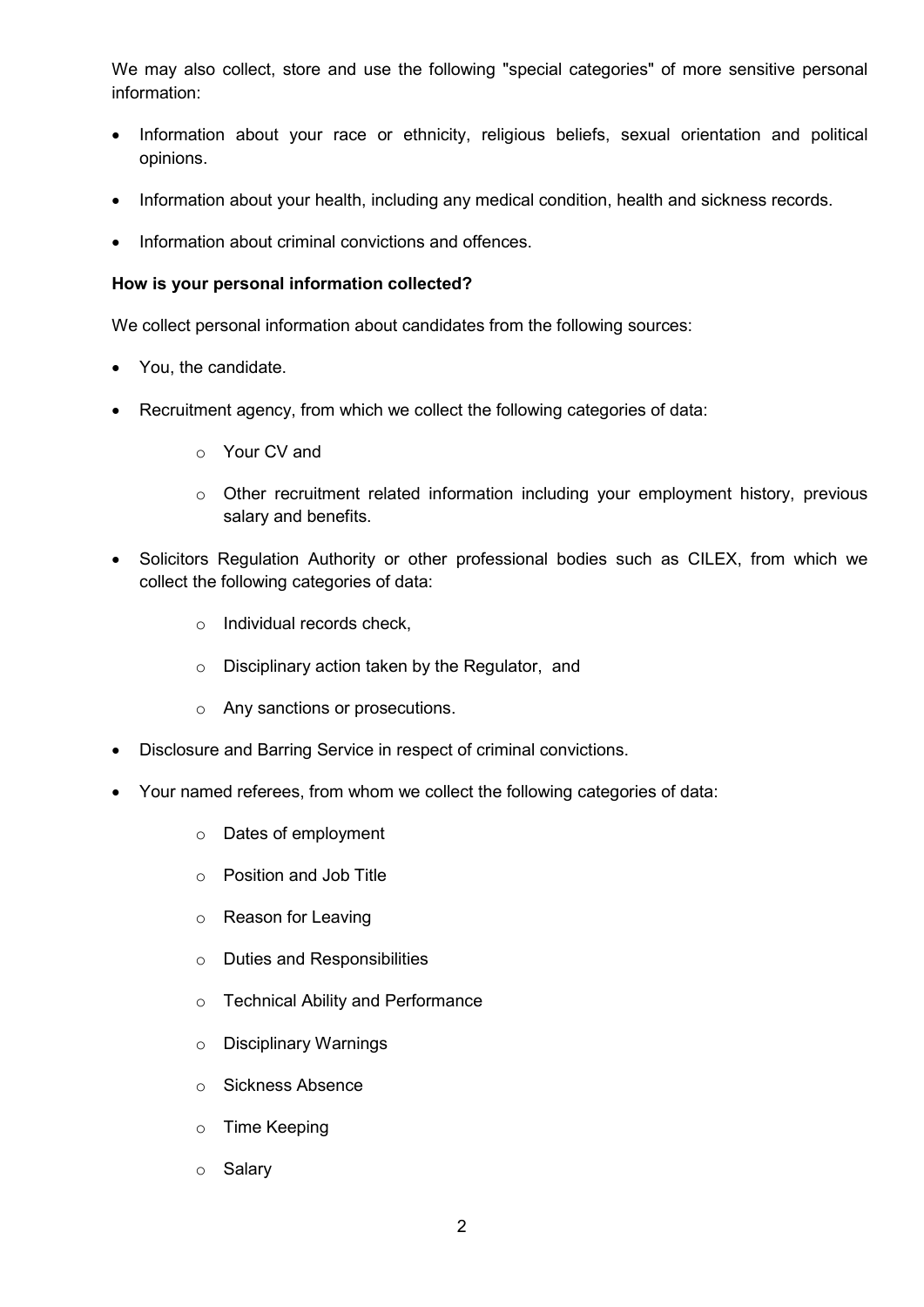- $\circ$  Suitability for the position
- Internet Search Engines and Social Media

# **How we will use information about you**

We will use the personal information we collect about you to:

- Assess your skills, qualifications, and suitability for the role.
- Carry out background and reference checks, where applicable.
- Communicate with you about the recruitment process.
- Keep records related to our hiring processes.
- Comply with legal or regulatory requirements.

It is in our legitimate interests to decide whether to appoint you a position since it would be beneficial to our business to appoint someone to that role.

We also need to process your personal information to decide whether to enter into a contract of employment with you.

Having received your CV and covering letter or your application form we will then process that information to decide whether you meet the basic requirements to be shortlisted for the role. If you do, we will decide whether your application is strong enough to invite you for an interview. If we decide to call you for an interview, we will use the information you provide to us at the interview to decide whether to offer you the role. If we decide to offer you the role, we will then take up references and carry out a criminal record check (where appropriate) and contact the Solicitors Regulation Authority or other appropriate professional body and relevant Professional Indemnity Insurers before confirming your appointment.

### **If you fail to provide personal information**

If you fail to provide information when requested, which is necessary for us to consider your application (such as evidence of qualifications or work history), we will not be able to process your application successfully. For example, if we require a credit check or references for this role and you fail to provide us with relevant details, we will not be able to take your application further.

### **How we use particularly sensitive personal information**

We will use your particularly sensitive personal information in the following ways:

- We will use information about your disability status to consider whether we need to provide appropriate adjustments during the recruitment process, for example whether adjustments need to be made during interview.
- We will use information about your race or national or ethnic origin, religious, philosophical or moral beliefs, or your sexual life or sexual orientation, to ensure meaningful equal opportunity monitoring and reporting.

### **Information about criminal convictions**

We envisage that we will process information about criminal convictions.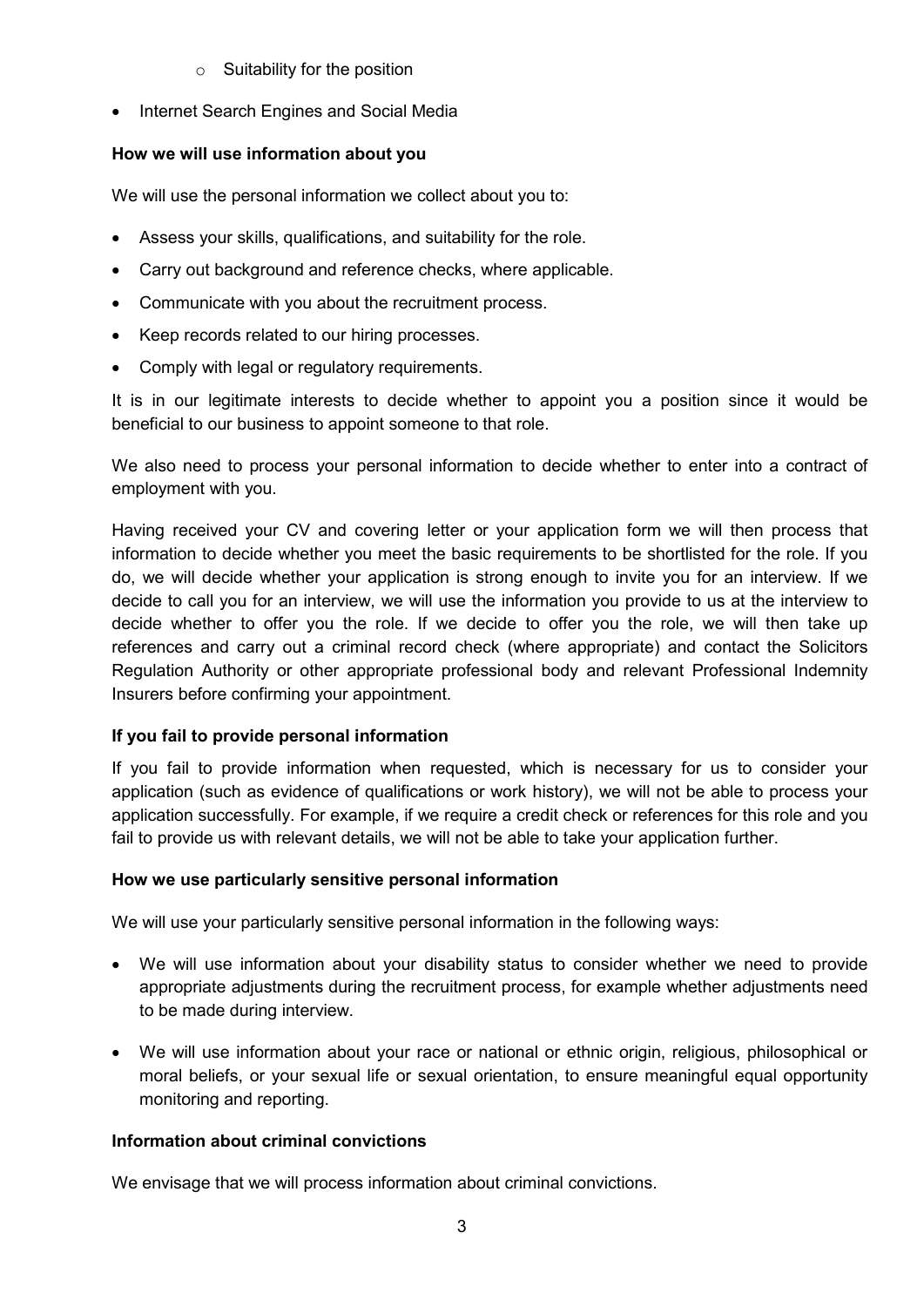We will collect information about your criminal convictions history if we would like to offer you the role (conditional on checks and any other conditions, such as references, being satisfactory). We are required to carry out a criminal records check in order to satisfy ourselves that there is nothing in your criminal convictions history which makes you unsuitable for the role. In particular:

• We are legally required by the Law Society to carry out criminal record checks for those individuals carrying out work in our accounts department and in respect of the Firm's Partners.

We have in place an appropriate policy document and safeguards which we are required by law to maintain when processing such data.

### **Automated decision-making**

You will not be subject to decisions that will have a significant impact on you based solely on automated decision-making.

# **Data sharing**

# **Why might you share my personal information with third parties?**

We will only share your personal information with third parties for the purposes of processing your application. All our third-party service providers are required to take appropriate security measures to protect your personal information in line with our policies. We do not allow our third-party service providers to use your personal data for their own purposes. We only permit them to process your personal data for specified purposes and in accordance with our instructions.

### **Data security**

We have put in place appropriate security measures to prevent your personal information from being accidentally lost, used or accessed in an unauthorised way, altered or disclosed. In addition, we limit access to your personal information to those employees, agents, contractors and other third parties who have a business need-to-know. They will only process your personal information on our instructions and they are subject to a duty of confidentiality.

We have put in place procedures to deal with any suspected data security breach and will notify you and any applicable regulator of a suspected breach where we are legally required to do so.

### **Data retention**

### **How long will you use my information for?**

We will retain your personal information for a period of 6 months after we have communicated to you our decision about whether to appoint you to a role. We retain your personal information for that period so that we can show, in the event of a legal claim, that we have not discriminated against candidates on prohibited grounds and that we have conducted the recruitment exercise in a fair and transparent way. After this period, we will securely destroy your personal information in accordance with applicable laws and regulations.

If we wish to retain your personal information on file, on the basis that a further opportunity may arise in future and we may wish to consider you for that, we will write to you separately, seeking your explicit consent to retain your personal information for a fixed period on that basis.

If you send us your CV on a speculative basis we may retain your CV and covering letter or email for any positions that may become available.